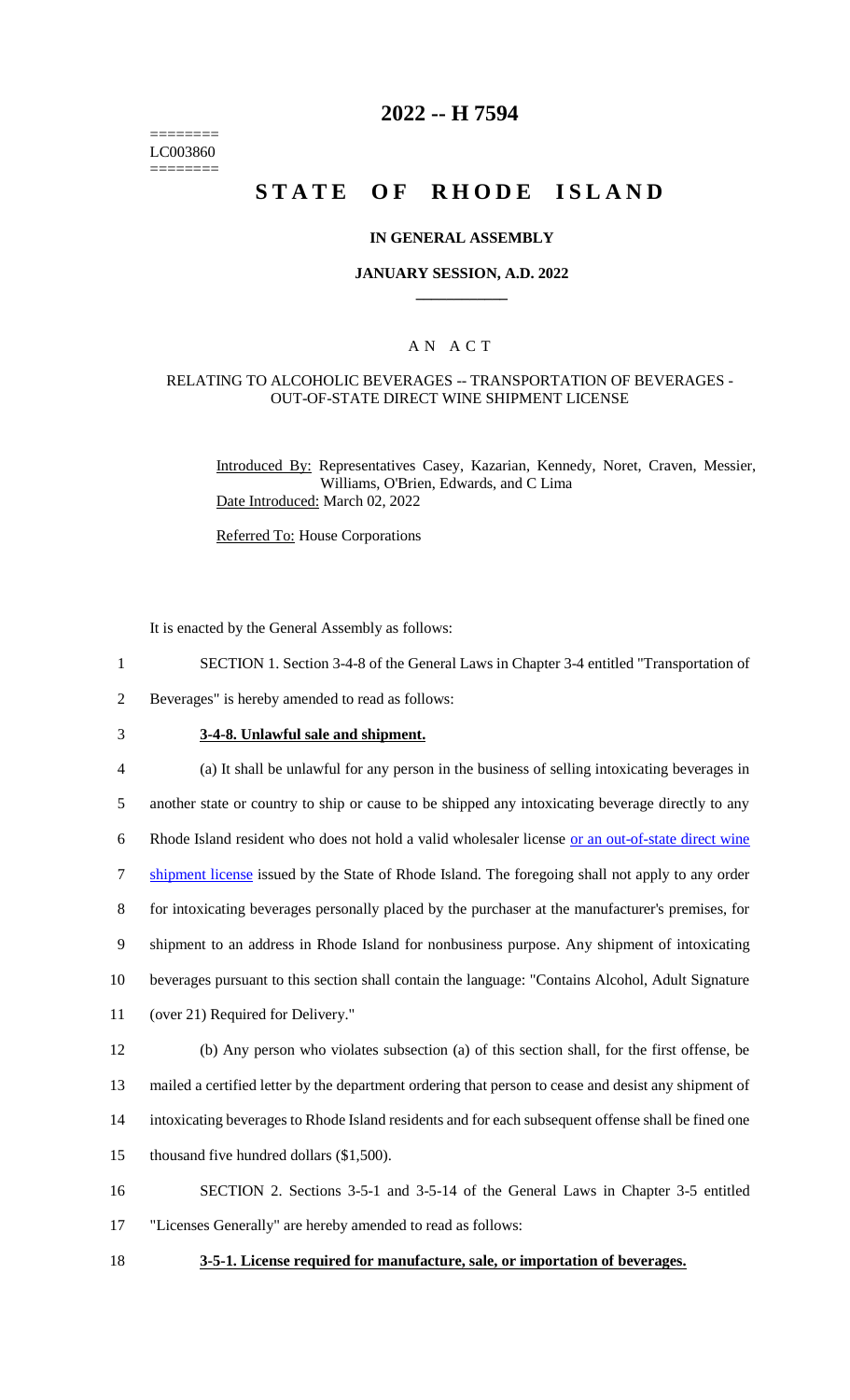No person shall at any time manufacture or sell or suffer to be manufactured or sold or keep or suffer to be kept on his or her premises or possession or under his or her charge for the 3 purpose of sale within this state any beverage unless licensed to do so as provided in this title or title 6; and except as provided in this title no person shall import, or suffer to be imported beverages into this state.

### **3-5-14. Licenses issued by department of business regulation.**

7 The right, power, and jurisdiction to issue <u>out-of-state direct wine shipment's</u>, manufacturer's, wholesaler's, or retailer's Class G and Class I licenses are solely in the department of business regulation; provided, that before the department issues any Class I license it shall first receive the approval of the licensing authority of the town or city in which the premises covered by the Class I license are located; and provided, that the number of Class I licenses in the state shall 12 be limited to one to each twenty-five thousand (25,000) of its inhabitants as determined by the latest census taken under the authority of the United States or of this state.

 SECTION 3. Chapter 3-6 of the General Laws entitled "Manufacturing and Wholesale Licenses" is hereby amended by adding thereto the following section:

#### **3-6-1.3. Out-of-state direct wine shipment license.**

 (a)(1) A manufacturer of vinous beverages, licensed in another state, that operates a winery 18 in the United States and holds valid state and federal permits and licenses may be granted an out-19 of-state direct wine shipment license by filing with the state liquor control administrator, an 20 application in a form required by the department of business regulation, accompanied by copies of 21 the applicant's current out-of-state manufacturer's license and the two thousand five hundred dollar (\$2,500) annual fee. (2) An application for an out-of-state direct wine shipment license shall include: (i) The address of the premises where the applicant's principal place of business is located. (ii) The name, address and telephone number of an officer of the applicant or an individual 26 who is authorized to represent the applicant before the director. (iii) A complete and full disclosure by the applicant and by any officer, director, 28 administrator or controlling person of the applicant, of any criminal convictions in any state or 29 foreign jurisdiction within the five (5) years immediately preceding the application. (iv) A copy of the winery's federal basic permit issued by the United State Alcohol and

Tobacco Tax and Trade Bureau and a copy of that winery's current license to produce wine that is

issued by another state.

- (3) A direct wine shipment license is valid for one year. Direct wine shipment licenses may
- 34 not be transferred. A person that holds a direct wine shipment license may apply for an annual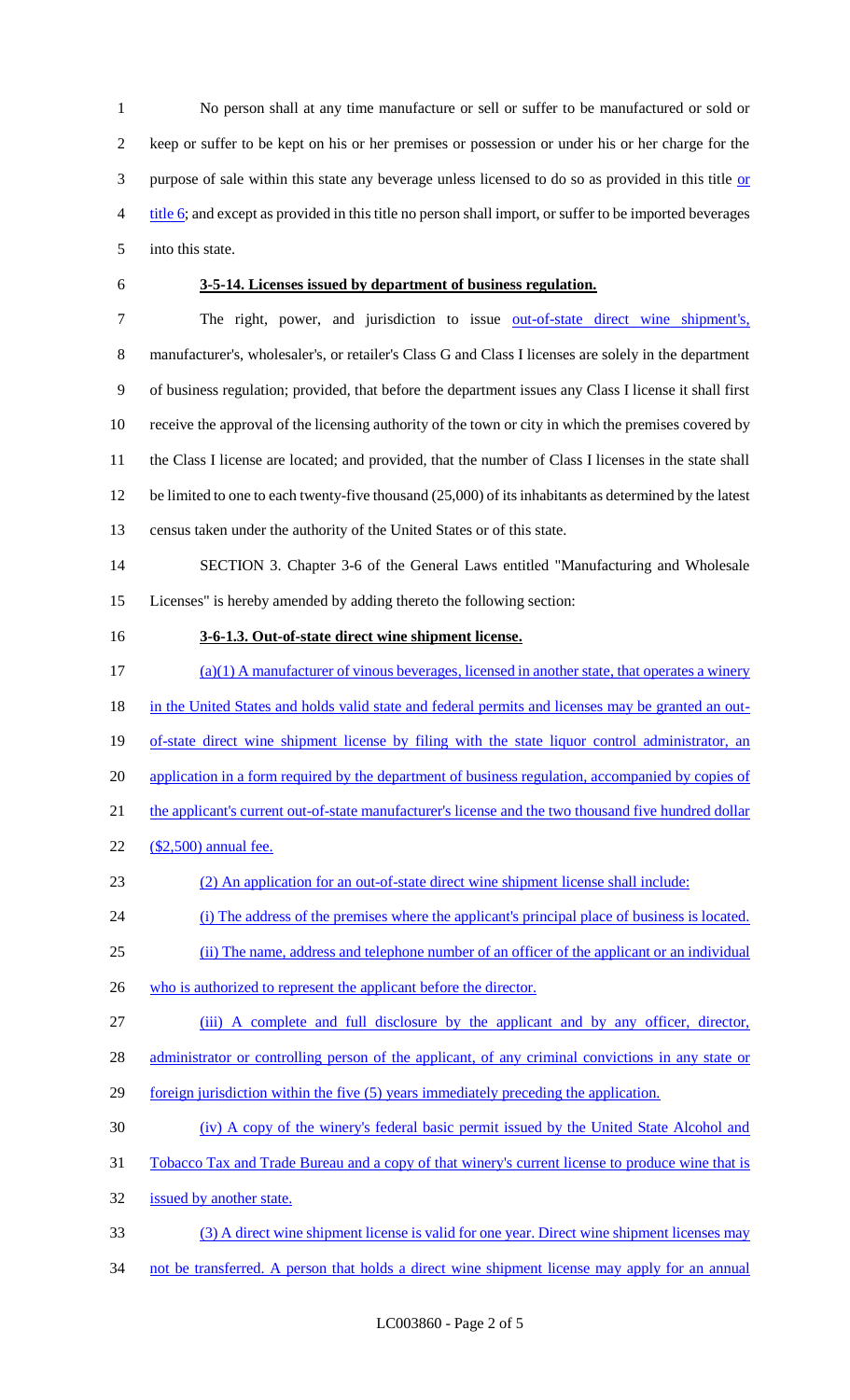1 renewal before the expiration of the person's current license. (4) As used in this section, "out-of-state" means any state other than Rhode Island, any territory or possession of the United States, and does not include a foreign country. (5) An out-of-state wine shipping license granted pursuant to this section, shall permit the licensee to ship vinous beverages, produced by the licensee, to private residents for personal use and not for resale. (6) A licensee shall not ship more than six (6) cases of vinous beverages, containing no more than nine (9) liters of wine per case, to any one Rhode Island resident in any calendar year. (7) The beverages shall be shipped by common carrier certified by the department of business regulation. The common carrier shall comply with all the following: (i) Deliver beverages pursuant to an invoice that includes the name of the licensee and the 12 name and address of the purchaser; 13 (ii) On delivery, require a valid authorized form of identification from a recipient who 14 appears to be under thirty (30) years of age; and (iii) Require the recipient to sign an electronic or paper form or other acknowledgment of receipt. (8) The licensee may sell and ship pursuant to the following provisions: (i) The wine may be ordered by any means, including telephone, mail, fax or the Internet. 19 (ii) The wine is for personal use only and not for resale. 20 (iii) Before shipping the wine, the licensee shall verify the age of the purchaser who is 21 placing the order by obtaining a copy of the purchaser's valid photo identification demonstrating 22 that the person is at least twenty-one  $(21)$  years of age. (iv) All containers of wine shipped pursuant to this subsection shall be conspicuously 24 labeled with the words "Contains Alcohol, Signature of Person Age 21 or Older Required for Delivery". 26 (v) The licensee may not sell or ship wine to a purchaser pursuant to this subsection unless the purchaser could have carried the wine lawfully into or within this state. 28 (vi) The delivery must be made by a person who is at least twenty-one (21) years of age. (vii) The delivery must be made only during the hours of lawful service of alcoholic beverages to a person who is at least twenty-one (21) years of age. (viii) The delivery must be made only after inspection of the valid photo identification of 32 the person accepting delivery that demonstrates that the person is at least twenty-one (21) years of age. (ix) Payment for the price of the wine must be collected by the licensee not later than at the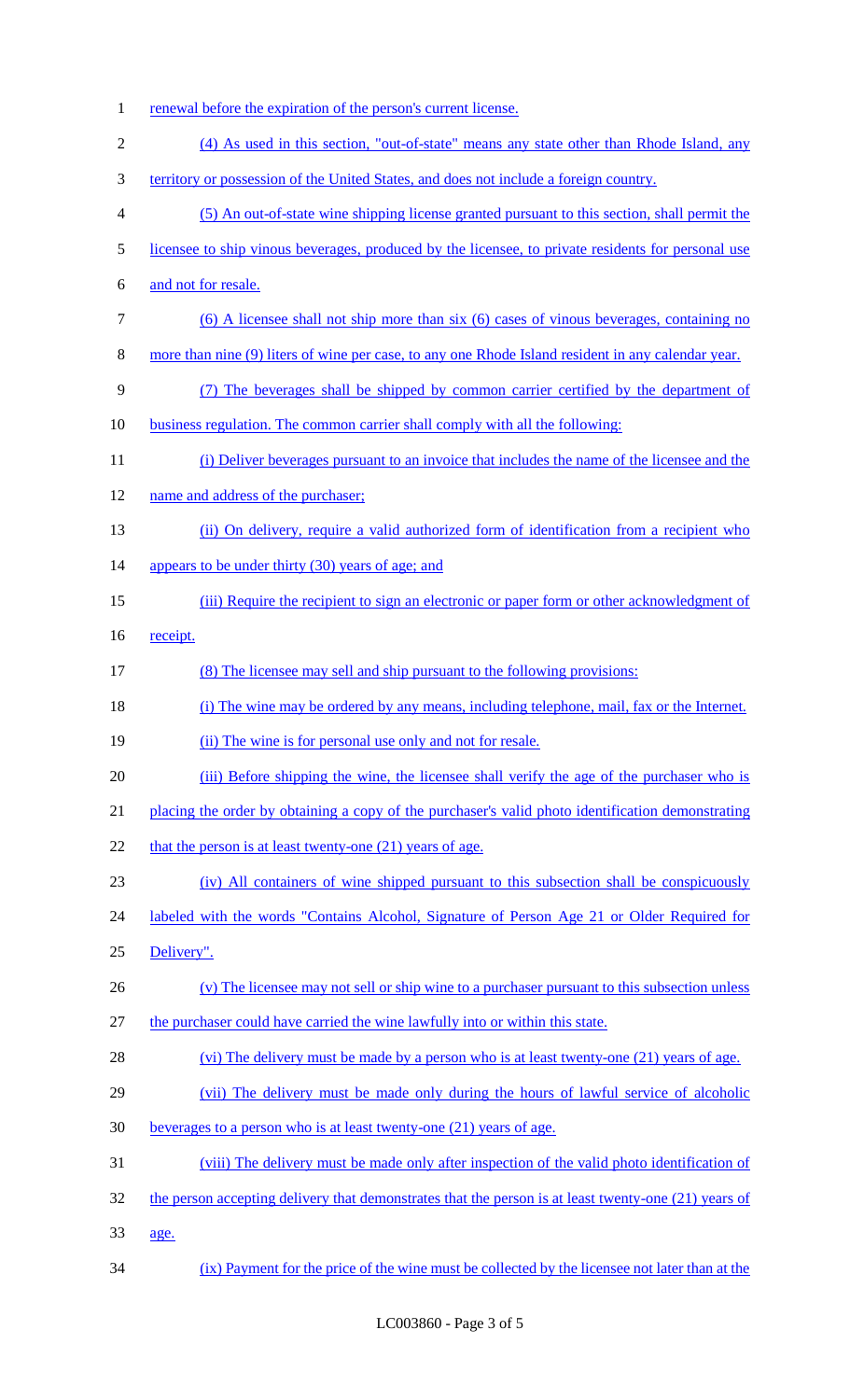## 1 time of delivery.

| $\mathfrak{2}$ | (9) A licensee shall:                                                                             |
|----------------|---------------------------------------------------------------------------------------------------|
| 3              | (i) Not later than January 31 of each year, file a report regarding the wine shipped to           |
| $\overline{4}$ | purchasers in this state during the preceding calendar year, that includes:                       |
| 5              | (A) A complete record of each shipment at the time of shipment;                                   |
| 6              | (B) The name of the licensee making the shipment;                                                 |
| 7              | (C) The address of the licensee making the shipment;                                              |
| 8              | (D) The license number;                                                                           |
| 9              | (E) The date of shipment;                                                                         |
| 10             | (F) The address at which delivery is to be made; and                                              |
| 11             | (G) The amount shipped.                                                                           |
| 12             | (ii) On request, allow the department of business regulation to perform an audit of the           |
| 13             | records of wine shipped to purchasers in this state. The director may request the licensee submit |
| 14             | records to demonstrate compliance with this section. The licensee shall maintain records of each  |
| 15             | shipment of wine made to purchasers in this state for two (2) years.                              |
| 16             | (iii) Be deemed to have consented to the jurisdiction of the department, any other agency         |
| 17             | of this state, the courts of this state and all related laws, rules or regulations.               |
| 18             | (iv) Ship not more than the total number of nine (9) liter cases of wine authorized under $\S$    |
|                |                                                                                                   |
| 19             | $3-6-1.3(a)(6)$ to any purchaser in this state in any calendar year for personal use.             |
| 20             | (b) A person who knowingly sells and ships wine directly to a purchaser in this state, is         |
| 21             | guilty of a misdemeanor if either:                                                                |
| 22             | (i) The person does not possess a current direct wine shipment license; or                        |
| 23             | (ii) The person does not possess a current farm winery license for a winery that produces         |
| 24             | twenty thousand (20,000) gallons or less of wine in the previous calendar year.                   |
| 25             | (c) Common carriers that transport wine into and within this state shall:                         |
| 26             | (i) Keep records of wine shipped to purchasers in this state, including the direct wine           |
| 27             | shipment licensee's name and address, the recipient's name and address, the shipment and delivery |
| 28             | dates and the weight of wine shipped; and                                                         |
| 29             | (ii) Remit the records kept pursuant to subsection (a)(7) of this section at the request of the   |
| 30             | department.                                                                                       |

 $=$ LC003860 ========